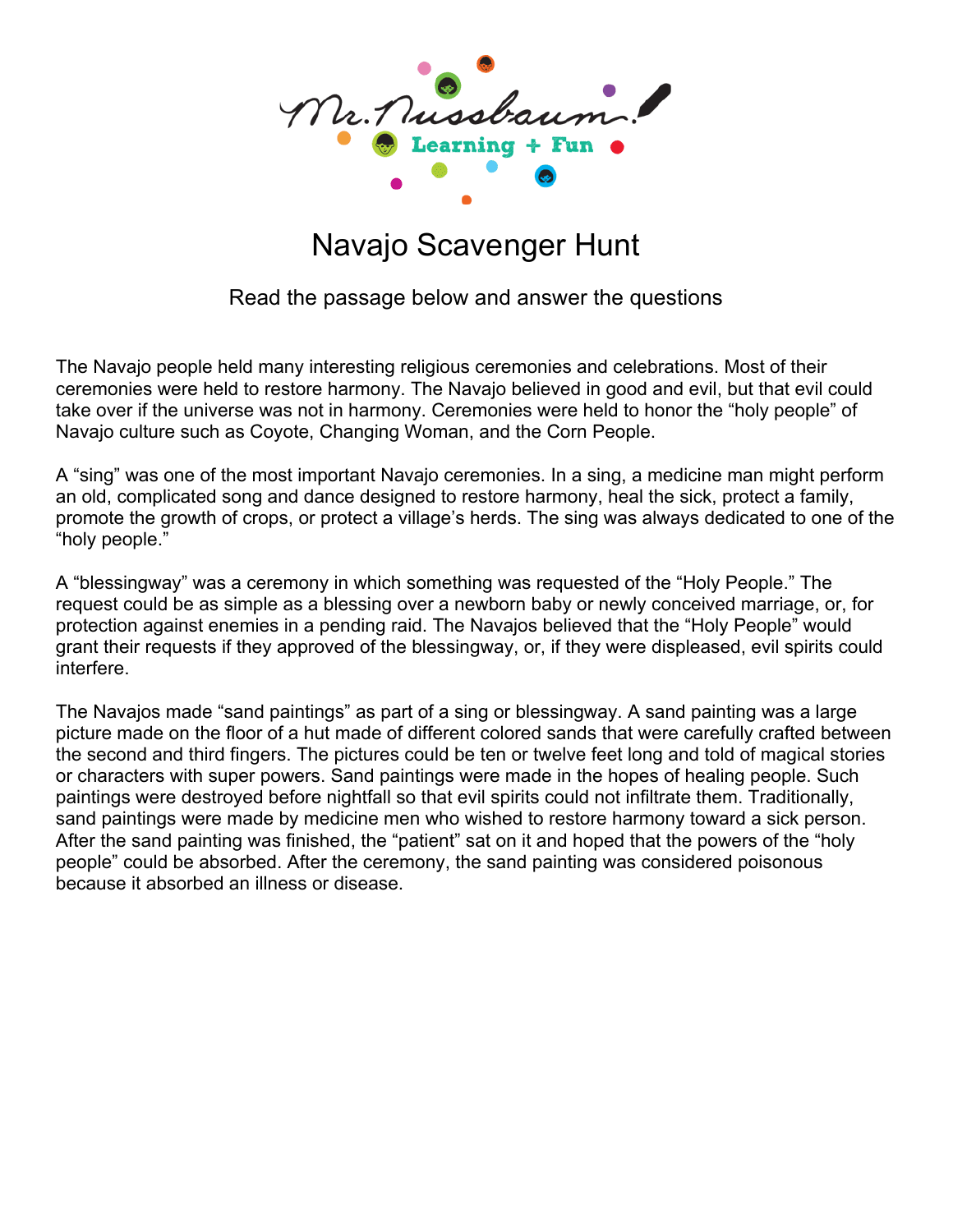

## **USE THE PASSAGE ABOVE TO ANSWER THE QUESTIONS BELOW**

1.) The Navajo believed that evil could take over if the universe was not in

2.) A \_\_\_\_\_\_\_\_\_ was a ceremony dedicated to the "holy people" that had many different purposes.

3.) A \_\_\_\_\_\_\_\_\_\_\_\_\_\_\_ was a ceremony that was performed to request something from the "holy people."

4.) Sand Paintings were actually pictures that told stories of magical powers that were carefully crafted between the and third finger of the artist.

5.) Sand paintings were destroyed before \_\_\_\_\_\_\_\_\_\_\_ so evil spirits could not get into them.

6.) A sand painting could up to \_\_\_\_\_\_\_\_\_ feet long.

 $\overline{\phantom{a}}$  . The set of the set of the set of the set of the set of the set of the set of the set of the set of the set of the set of the set of the set of the set of the set of the set of the set of the set of the set o

7.) After the ceremony, the sand painting was considered \_\_\_\_\_\_\_\_\_\_\_\_\_\_\_\_ because it had absorbed sickness or disease.

8.) Who usually performed sings or made sand paintings?